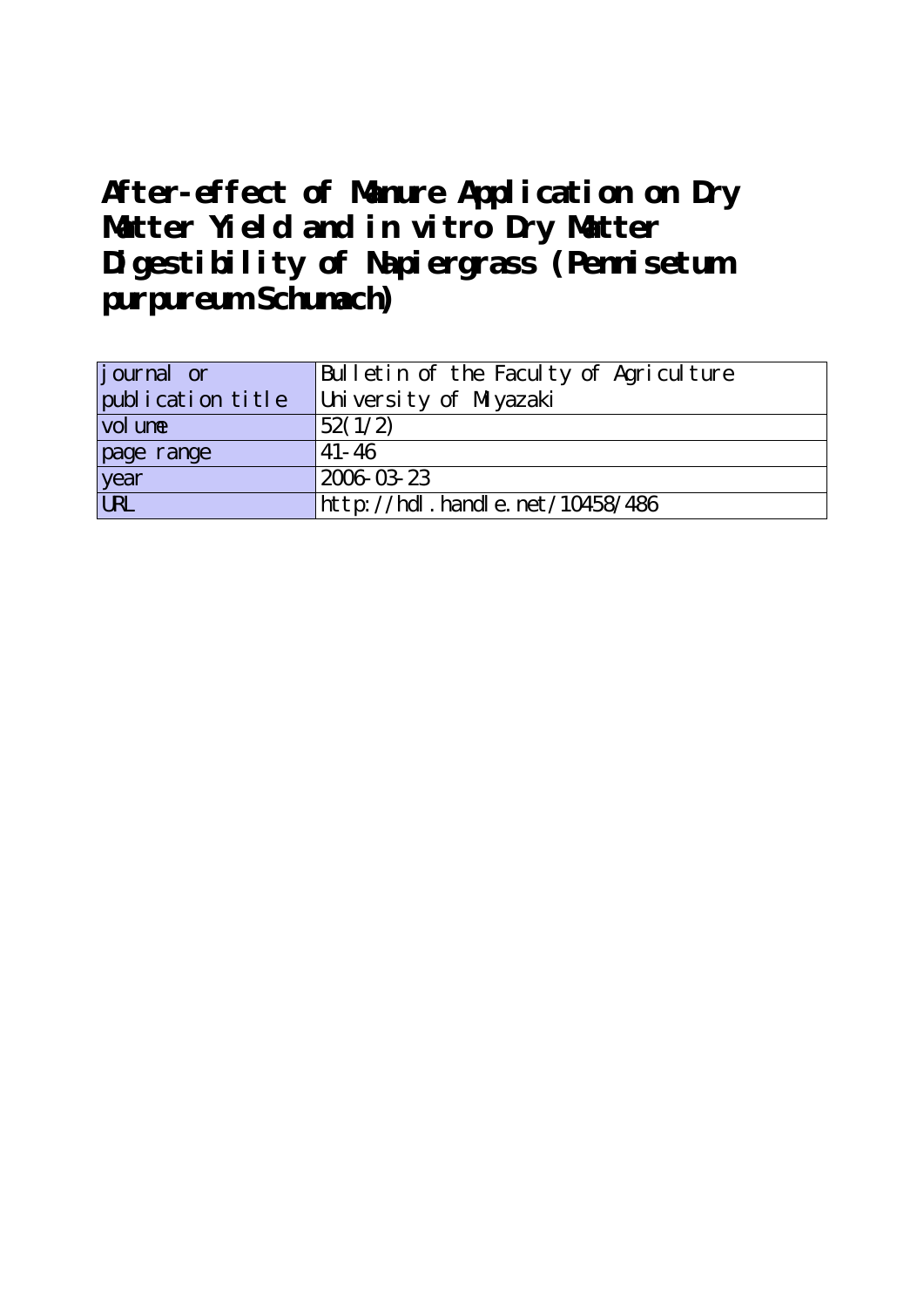## **After-effect of Manure Application on Dry Matter Yield and** *in vitro* Dry Matter Digestibility of Napiergrass (Pennisetum  $p$ *urpureum* **Schumach**)

Ambo Ako Sunusi, Yasuyuki Ishii<sup>i</sup>, Satoru Fukagawa<sup>2</sup>, Sachiko Idota<sup>11</sup>

Faculty of Animal Science, Hasanuddin University, Makasaar 90245, Indonesia <sup>1)</sup> Division of Grassland Science <sup>2)</sup> Nagasaki Livestock Experiment Station, Ariake, Shimabara, Nagasaki 859-1404, Japan

(Accepted on January 25, 2006)

**Summary :** After-effects of manure application on dry matter yield and *in vitro* dry matter digestibility (IVDMD) of napiergrass (Pennisetum purpureum Schumach) were evaluated by growth characters (dry matter weight and leaf area) and IVDMD under the twice-cutting and no fertilization at the third year, following 3 cutting regimes and 3 levels of manure application in the former 2 years. Dry matter yield, total nitrogen absorption of herbage and *in vitro* digestible dry matter yield increased with the increase in manure application and with the decrease in cutting frequency. Nitrogen use efficiency of the applied manure for 3 years of experiment decreased with the increase in manure application and cutting frequency.

**Key words :** After-effect, Dry matter yield, *In vitro* dry matter digestibility, Manure, Napiergrass

#### **Introduction**

Napiergrass *Pennisetum purpureum* Schumach) can exhibit high dry matter productivity similarly among several areas in the southern part of Japan (Ito et al. 1988; Matsuda et al. 1991), and plant physiological bases of high productivity in napiergrass were analyzed by its high response to the increase in fertilization (Woodard and Prine 1991 ; Sunusi *et al.* 1997, 1999 ; Ishii *et al.* 1999 ; Wadi et al. 2003). From our previous studies, napiergrass absorbed less than half of nitrogen content in manure at the applied year under the field (Sunusi et al. 1997) and pot conditions (Idota et al. 2005). The mineralization of organic fertilizer is usually slow and might tend to be insufficient for the early growth of plants due to the low temperature condition in spring. The extent of unabsorbed nitrogen from the applied manure should be examined in the following year, so as to estimate the sustainable manure management for

napiergrass cultivation. Crude protein content and digestibility of napiergrass were affected positively by manure application (Woodard and Prine 1991; Sunusi et al. 1997), while sometimes digestibility was affected negatively by manure application due to stem hardening in napiergrass (Miyagi 1981). Cutting frequency showed the prominent effect on the yield and digestibility of napiergrass at the applied year (Mohammad *et al.* 1988; Hsu *et al.* 1989 ; Hassan *et al.* 1990 ; Woodard and Prine 1991), while the after-effect of cutting frequency on the growth of napiergrass in the following year was limitedly informed Hassan *et al.* 1990 ; Woodard and Prine 1991).

Thus, the present study examined the aftereffect of manure application on dry matter yield and digestibility at the third year of establishment, following 3 cutting regimes and 3 levels of manure application in the former 2 years.

Corresponding author : Yasuyuki Ishii Division of Grassland Science Faculty of Agriculture, University of Miyazaki

<sup>1-1</sup> Gakuen Kibana-dai Nishi Miyazaki-Shi, 889-2192, Japan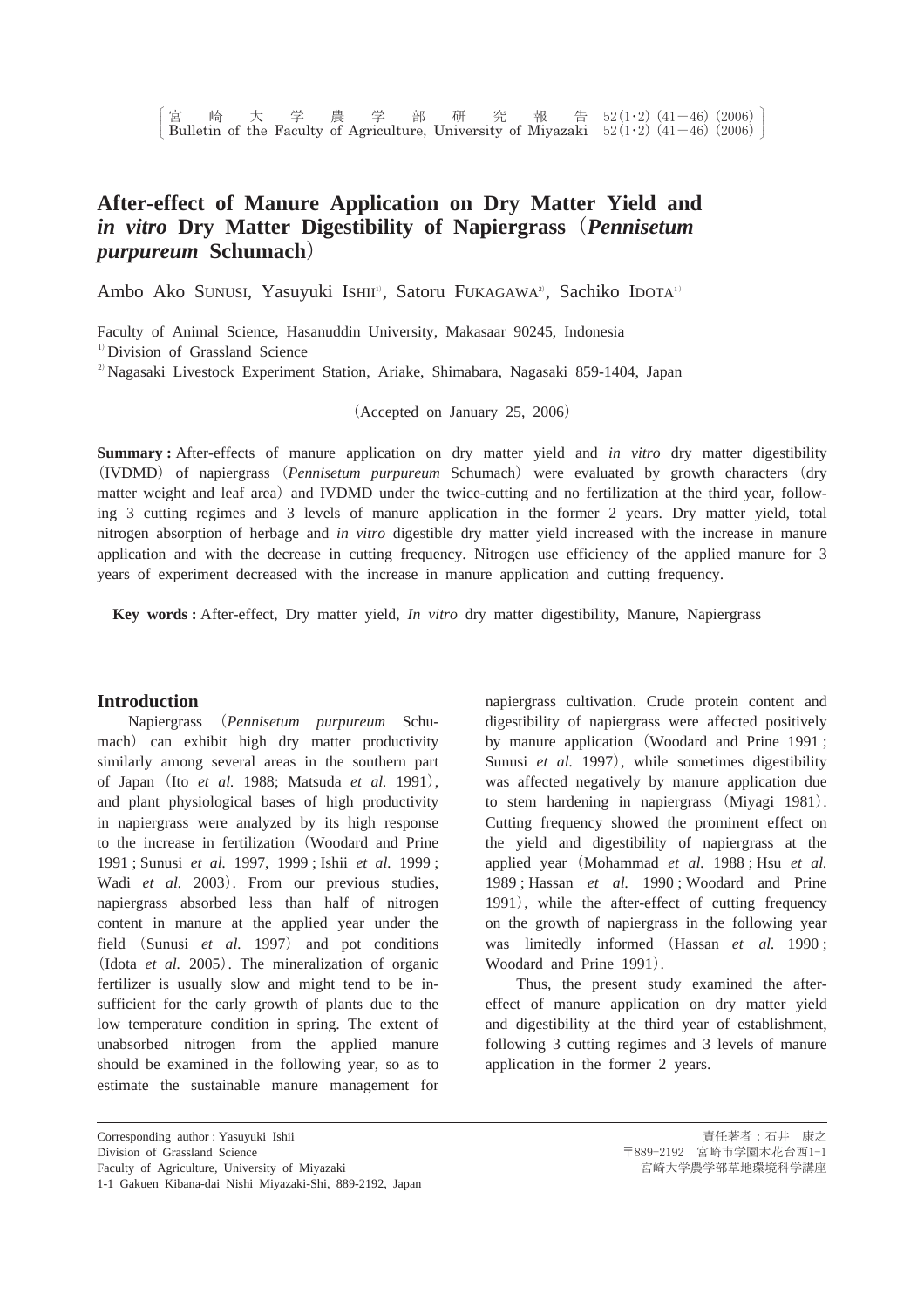## **Materials and Methods Plant culture and treatments**

The experiment was carried out in the experimental field of Faculty of Agriculture, University of Miyazaki in 1995. Plant spacing of napiergrass *Pennisetum purpureum* Schumach, cv. Wruk wona) was  $50 \text{ cm} \times 50 \text{ cm}$  and plant density was 4 plants/ $m<sup>2</sup>$  at the establishment in 1993. Napiergrass stand regrown from stubbles at the third year of establishment was used for the present experiment. The overwintered stubbles of plants were grown without fertilization in 1995, following 3 levels of cutting frequency and 3 levels of manure application in 1993 and 1994. Plot size for each treatment was  $5 \text{ m} \times 5 \text{ m}$  (25 m<sup>2</sup>) without replication. Plants were cut at the height of 15 cm above the ground surface on August 1 and November 11, 1995.

The two-years' totals of manure application (fresh weight basis) in 1993 and 1994 were 730 ton/ha  $(490+240 \text{ ton/ha})$ , 370 ton/ha  $(250+120$  $\frac{\tan(\theta)}{\tan(\theta)}$  and 10 ton/ha  $\frac{(10+0 \tan(\theta))}{\tan(\theta)}$  for high (H-level), medium (M-level) and low (L-level), respectively. Total nitrogen (TN) contents of applied manure were 3362, 1700 and 38 kg/ha for the H-, M- and L-level, respectively. Three cutting frequencies in 1994 were one-, three- and six-times cutting per year, those were abbreviated as C1, C3 and C6, respectively for each of manure application level.

#### **Plant growth measurements**

Dry matter weight (DMW) of each plant part and some plant characters relating to dry matter production were measured for 16 plants at every cutting time of each plot. Plants of the herbage part were divided into leaf blade (LB), stem with leaf sheath (ST) and dead part (D) and measured for DMW of each organ after being oven-dried at 72  $^{\circ}$ C for 72 hrs. Leaf area of the herbage part was measured by leaf area meter AAM-8, Hayashi Denko Co. Ltd.).

## **Measurements of herbage digestibility, digestible yield and nitrogen concentration**

The IVDMDs of LB and ST in the herbage part at both the first and second cuttings were determined by the pepsin-cellulase digestion method (Goto and Minson 1977) by 3 replications. Total *in vitro* digestible dry matter yield (TIVDDMY) of herbage part was calculated by the product of DMY with IVDMD. The TN concentrations of LB and ST were determined by the indophenol method

following the Kjeldahl resolution of salicylic acidsulfuric acid solution (Method of Plant Nutrition Experiment Commit-tee, 1990) by 3 replications.

#### **Input, output and residual total nitrogen**

Input of TN was supplied by manure application in 1993 and 1994. Output of TN was calculated by the total nitrogen absorption (TNA) of the herbage part in 1993-1995. Residual TN in 1995 was calculated by the difference between input and output of TN.

Nitrogen use efficiency for 3 years of experiment was calculated by the percentage of outputted TN relative to inputted TN.

## **Results and Discussion Climatic conditions**

Changes in daily mean temperature, daily total of solar radiation and precipitation at ten-day's interval in 1995 and in the averaged year were shown in Fig. 1. Both air temperature and solar radiation in July and August were higher in 1995 than in the averaged year, while precipitation from mid-July to mid-September was extremely lower at  $17\%$  as in the averaged year. Thus, the climate at the experiment year was hot and sunny but dry in the summer season.



Fig. 1. Changes in ten day's average of mean air temperature  $(MT; \bigcirc, \bigcirc)$ , total solar radiation (SR  $\overline{z}$ ;  $\triangle$ ,  $\blacktriangle$ ) and ten day's total of precipitation  $(PRE; \square, \blacksquare)$  in 1995. Open symbols : 1995, closed symbols : averaged year (mean of 30 years in 1971-2000).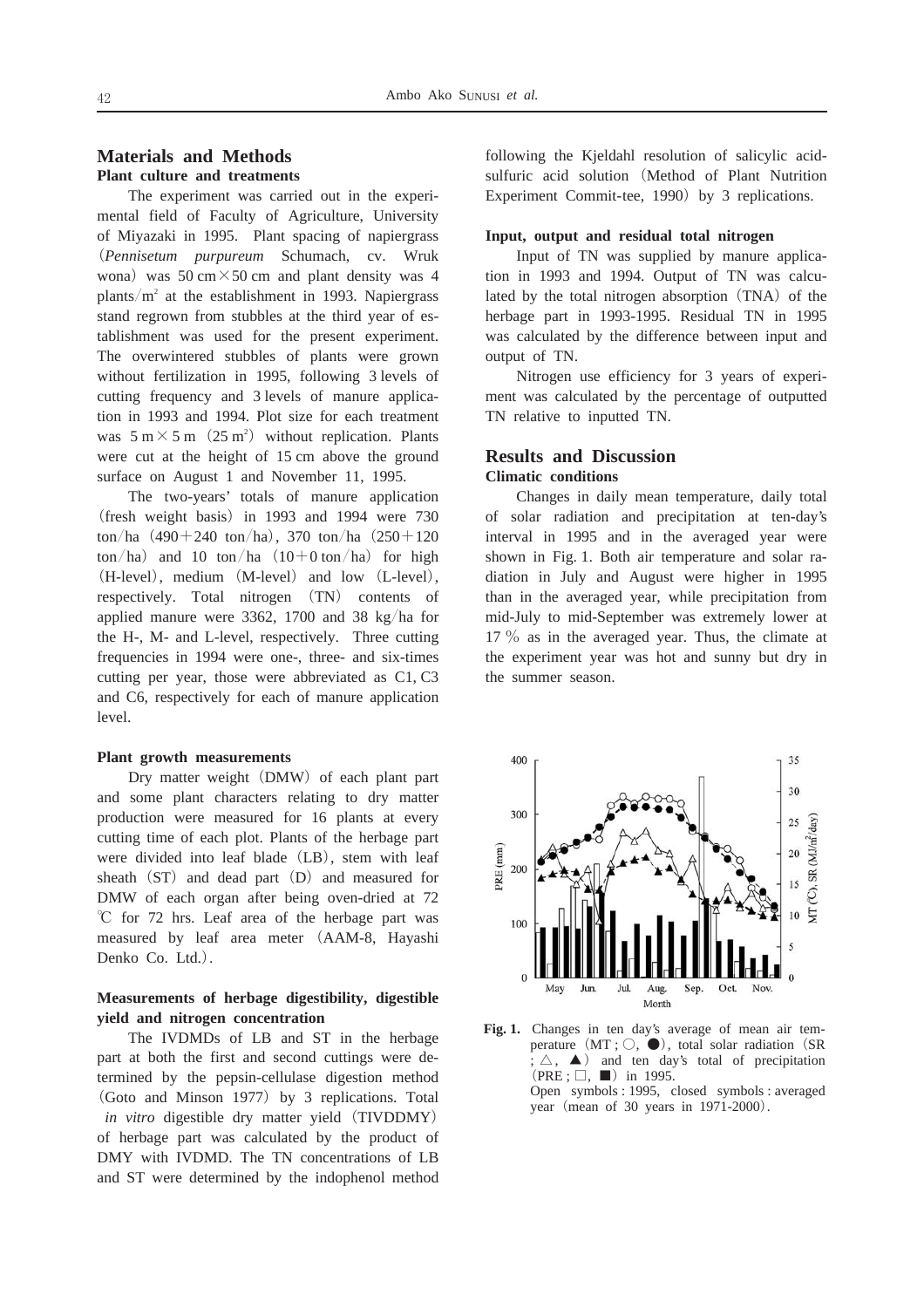#### **Changes in dry matter yield, nitrogen absorption and** *in vitro* **digestible dry matter yield**

Figure 2 shows the changes in the herbage dry matter yield (DMY) in 1995 (DMY<sub>1995</sub>) and the ratio of DMY in 1995 to that in 1994 (DMY<sub>1995/1994</sub>), as affected by the cutting frequency and manure application level in the previous year  $(1994)$ . The DMY<sub>1995</sub> increased with the increase in manure application and with the decrease in cutting frequency. DMY at the first and second cutting was correlated closely with leaf area index, including all cutting frequencies and manure application levels  $(r=0.986, P<0.001)$ . The DMY<sub>1995/1994</sub> was correlated positively with  $DMY<sub>1995</sub>$  (r=0.897,  $P<0.01$ ), and DMY<sub>1995</sub> was higher at 1.3-1.7 times than the herbage DMY in 1994 at the cutting frequency of C1 in every manure application level. On the other hand, DMY<sub>1995</sub> was suppressed at 22-53  $\%$  as DMY in 1994 at the cutting frequencies of C3 and C6 in M and L manure application levels.



Fig. 2. Dry matter yield (DMY) of herbage in 1995  $(DMY<sub>1995</sub>)$  and ratio of DMY in 1995 to that in 1994  $(DMY<sub>1995/1994</sub>)$  as affected by cutting frequency and manure application level in 1994. Cutting frequency : C1, C3, C6 (one-, three- and six-times cutting, respectively). Manure application level: H, M, L (high, medium and low level, respectively).

Figure 3 shows the changes in the total nitrogen absorption (TNA) of the herbage part in 1995 (TNA<sub>1995</sub>) and the ratio of TNA in 1995 to that in 1994  $(TNA<sub>1995/1994</sub>)$ , as affected by the cutting frequency and manure application level in the previous year. The TNA1995 increased with the increase in manure application and with the decrease in cutting frequency. The TNA<sub>1995/1994</sub> was correlated positively with  $TNA<sub>1995</sub>$   $(r=0.642,$  $P<0.10$ , and TNA<sub>1995</sub> was absolutely higher at more than four times than that in 1994 at the cutting frequency of C1 in every manure level, even though manure was not supplied in 1995. The increase in TN concentration in 1995, compared with that in 1994, lead to more than doubled increase in TNA1995 than TNA in 1994, suggesting that mineralization of applied manure was much promoted in the following year of manure application. The variation of TNA among cutting and manure-applied treatments enlarged from that of DMY in 1995.



Fig. 3. Total nitrogen absorption (TNA) of herbage in 1995 (TNA<sub>1995</sub>) and ratio of TNA in 1995 to that in 1994  $(TNA<sub>1995/1994</sub>)$  as affected by cutting frequency and manure application level in 1994. Cutting frequency :  $C1$ ,  $C3$ ,  $C6$  (one-, three- and six-times cutting, respectively). Manure application level: H, M, L (high, medium and low level, respectively).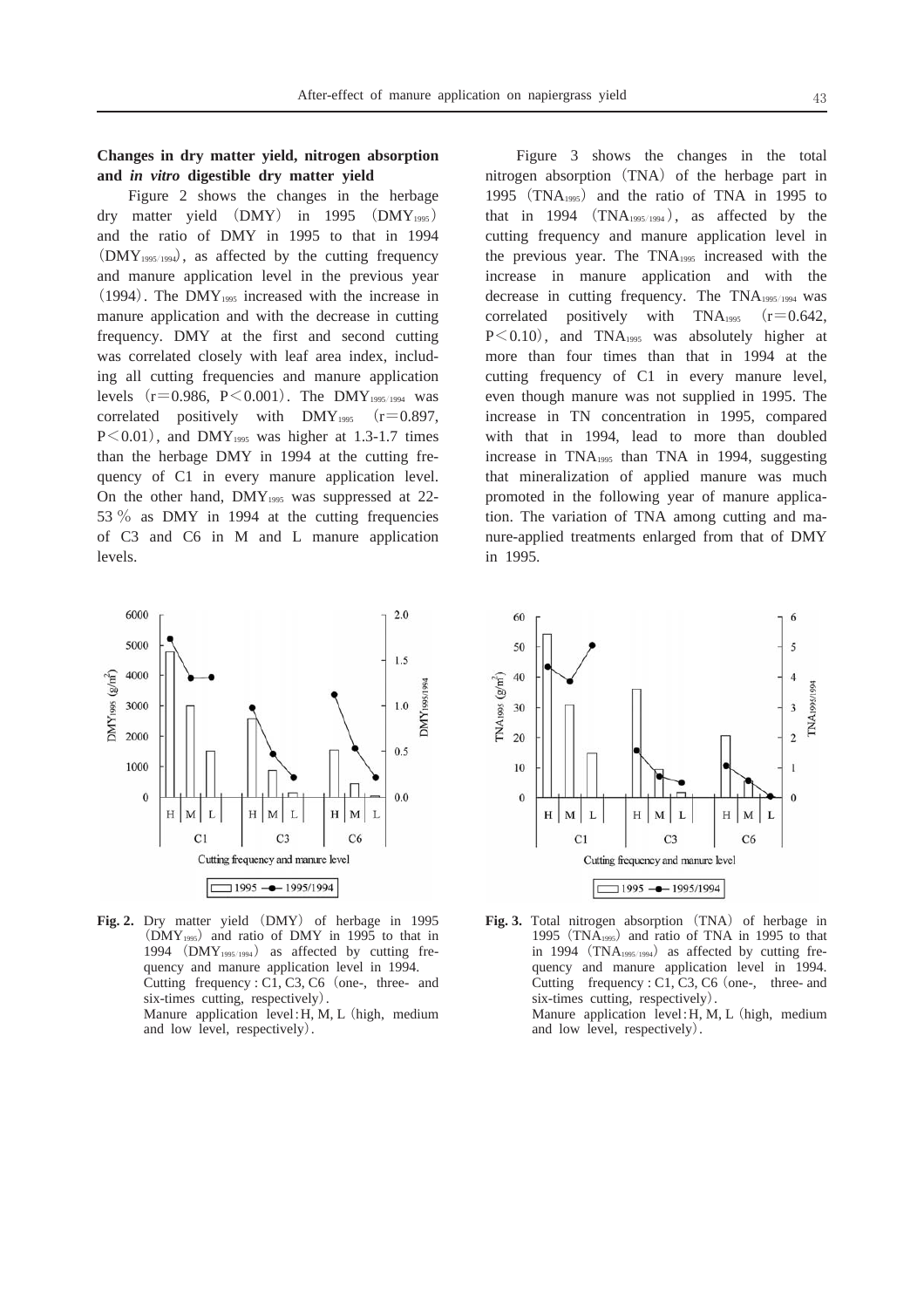Figure 4 shows the changes in the total *in* vitro digestible dry matter yield (TIVDDMY) of herbage part in 1995 (TIVDDMY<sub>1995</sub>) and the ratio of TIVDDMY in 1995 to that in 1994  $(TIVDDMY<sub>1995/1994</sub>)$ , as affected by the cutting frequency and manure application level in the pre-vious year. The TIVDDMY<sub>1995</sub> increased with the increase in manure application and with the de-crease in cutting frequency. The TIVDDMY<sub>1995/1994</sub> was correlated positively with TIVDDMY<sub>1995</sub>  $(r=0.799,$ 



**Fig. 4.** Total *in vitro* digestible dry matter yield  $(TIVDDMY)$  in 1995  $(TIVDDMY<sub>1995</sub>)$  and ra-tio of TIVDDMY in 1995 to that in 1994  $(TIVDDMY<sub>1995/1994</sub>)$  as affected by cutting frequency and manure application level in 1994. Cutting frequency :  $C1$ ,  $C3$ ,  $C6$  (one-, three- and six-times cutting, respectively). Manure application level:  $H, M, L$  (high, medium

and low level, respectively).

 $P<0.01$ ). TIVDDMY<sub>1995</sub> was absolutely higher at more than two times than that in 1994 at the cutting frequency of C1 in every manure level, due to the higher herbage DMY combined with higher IVDMD at the twice-cutting in 1995, as in the same tendency of the previous study (Mohammad *et al.* 1988 ; Hsu *et al.* 1989 ; Woodard and Prine 1991).

#### **Input, output and residual total nitrogen**

Figure 5 shows the changes in input and output of total nitrogen (TN) for 3 year's harvest, as affected by the cutting frequency and manure application level in 1993 and 1994. Output of TN increased with the increase in manure application, while the residual TN in 1995 decreased with the decrease in manure application. Thus, nitrogen use efficiency of applied manure increased with the decrease in manure application and cutting frequency, and ranged from 24  $\%$  at C6 in H-level through to 40  $\%$  at Cl in M-level, if the data at the low manure application would be neglected. In L-level, residual TN at every cutting frequency showed negative, suggesting that napiergrass absorbed nitrogen in the original soil. In the present study, napiergrass can absorb the TN content of applied manure up to  $40\%$  in the applied and following years at both H- and Mlevels, and the unabsorbed mineralized elements had a risk to leak from the system through runoff, penetration into ground water (Idota et al. 2005) and denitrification.



Fig. 5. Input and output of total nitrogen (TN) for 3 years' harvest as affected by cutting frequency and manure application level in 1994. Cutting frequency : C1, C3, C6 (one-, three- and six-times cutting, respectively). Manure application level: H, M, L (high, medium and low level, respectively).

Figures on the column denote nitrogen use efficiency  $(\% )$ .

Figures on the column denote nitrogen use efficiency (%).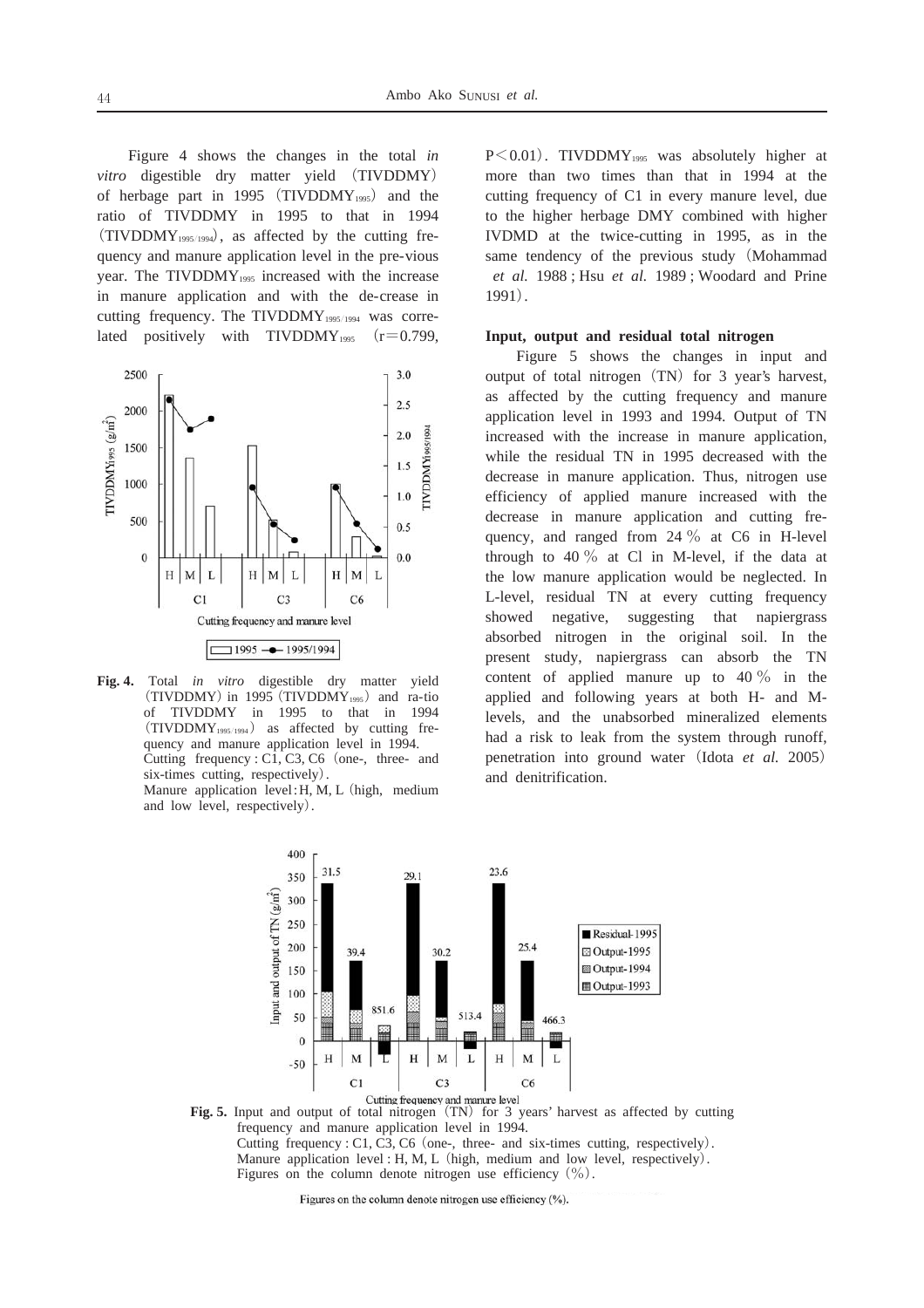#### **Conclusions**

In this study, cutting frequency at the previous year showed the prominent effect on the growth of napiergrass in the following year. Severe cutting frequency at 6 times per year reduced the herbage dry matter yield at less than 50  $\%$  in the following year. However, high manure application mitigated the negative effect of severe cutting frequency on herbage dry matter yield. In all aspects of dry matter, nitrogen absorption and digestible dry matter, higher yield in the following year after manure application suggested the promoting mineral-ization of applied manure in the following year, compared with the applied year.

#### **Acknowledgement**

This work was partly supported by the fund of Japanese Society of Promotion for Science (JSPS) as a long-term research fellow in 2005 to Ambo Ako SUNUSI.

## **References**

- Goto, I., D. J. Minson (1977) Prediction of the dry matter digestibility of tropical grasses using a pepsin-cellulase assay. *Anim. Feed Sci. Techn.* **2**, 247-253.
- Hassan, W. E. W., R. H. Phipps, E. Owen (1990) Dry matter yield and nutritive value of improved pasture species in Malaysia. *Trop. Agric.* **67**, 303-308.
- Hsu, F. H., K. Y. Hong, M. C. Lee (1989) Effects of cutting height on forage yield and quality of napier grasses. Proc. 16th Int. Grassl. Congr., Nice, France, pp. 589-590.
- Idota, S., H. Hasyim, A. Wadi, Y. Ishii -2005 Mineral properties and their balance in manure, soil, plant and water of pot-cultured napiergrass -*Pennisetum purpureum* Schumach. *Grassl. Sci.* **51**, 259-267.
- Ishii, Y., A. A. Sunusi, K. Ito (1999) Effects of amount and interval of chemical fertilizer application on the nitrogen absorption and nitrate-nitrogen content in tillers of napiergrass ( *Pennisetum purpureum* Schumach. *Grassl. Sci.* **45**, 26-34.
- Ito, K., Y. Murata, S. Inanaga, T. Ohkubo, T. Takeda, H. Numaguchi, E. Miyagi, M. Hoshino (1988) Studies on the dry matter production of napiergrass II. Dry matter productivities at six sites in southern area of Japan. *Jpn. J. Crop Sci.* **57**, 424-430.
- Matsuda, Y., F. Kubota, W. Agata, K. Ito (1991)

Analytical study on high productivity in napiergrass (Pennisetum purpureum Schumach). *J. Japan. Grassl. Sci.* **37**, 150-156.

- Miyagi, E. (1981) Studies on the productivity and feeding value of napier grass (Pennisetum *purpureum* Schumach). 1. The effect of nitrogen fertilizer on the yields of napier grass. *J. Japan. Grassl. Sci.* **27**, 216-226.
- Mohammad, N., N. M. Butt, I. A. Qamar (1988) Effect of nitrogen fertilization and harvesting intervals on the yield and nutritional value of napier grass. *Pakistan J. Agric. Res.* **9**, 478-482.
- Sunusi, A. A., K. Ito, S. Tanaka, Y. Ishii, M. Ueno, E. Miyagi (1997) Yield and digestibility of napiergrass (Pennisetum purpureum Schumach) as affected by the level of manure input and the cutting interval. *Grassl. Sci.* **43**, 209-217.
- Sunusi, A. A., K. Ito, Y. Ishii, M. Ueno, E. Miyagi (1999) Effects of the level of fertilizer input on dry matter productivity of two varieties of napiergrass-*Pennisetum purpureum* Schu-mach. *Grassl. Sci.* **45**, 35-41.
- Wadi, A., Y. Ishii, S. Idota (2003) Effects of the level of fertilizer input on dry matter productivity of napiergrass and kinggrass. *Grassl. Sci.* **48**, 490-503.
- Woodard, K. R., G. M. Prine (1991) Forage yield and nutritive value of elephantgrass as affected by harvest frequency and genotype. *Agron. J.* **83** , 541-546.
- Method of Plant Nutrition Experiment Commi-ttee (1990) Experimental Methods of Plant Nutrition. Hakuyu-sha. Tokyo, Japan. pp. 174-191.

: In Japanese with the English summary.

<sup>\*\*:</sup> In Japanese (Translated title by the authors).